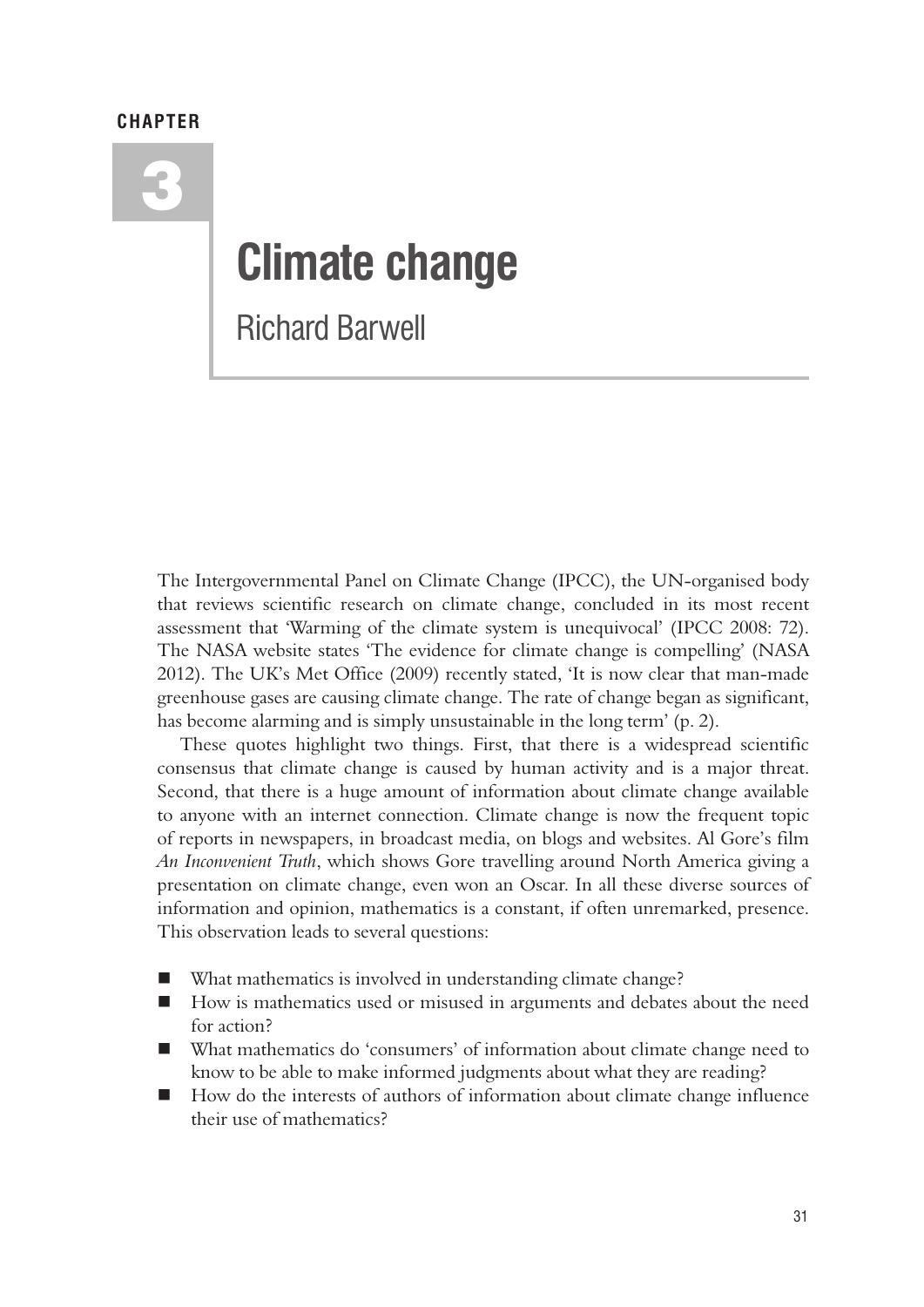One of the purposes of this chapter is to make visible the role of mathematics in understanding and reporting climate change. More than this, however, the chapter will examine how mathematics in some sense makes climate change real. Without mathematics, it would be difficult to have a global view of climate change. Mathematics is, therefore, crucial to our understanding of climate change. At the same time, mathematics, including the mathematics embedded in technology, is implicated in causing climate change and in what we understand climate change to be. Finally, as argued in Chapter 1, issues like climate change are not just scientifically complex, they are socially complex. As such, any response to climate change must be developed with the participation of all of us – not just as teachers, but as citizens – since it will potentially involve significant changes to how we live (see Hulme 2009). And to participate, we all need to understand some of the mathematics of climate change and, in particular, so will our students. So, as well as exploring some of the mathematics of climate change, this chapter suggests some ways in which this mathematics could be used in the classroom.

## **Climate change and mathematics**

First, an important distinction: *weather* refers to the meteorological conditions at a specific time and place. Look outside and note the temperature, wind conditions, cloud cover, precipitation and so on – that is the weather where you are. *Climate* is simply statistics: the statistics of weather. For example, to say that the climate of Scotland is cooler than that of England is to make a statistical statement. More precisely, the statement means that the mean temperature of Scotland over a given, reasonably long period of time is lower than the mean temperature of England over the same period. On specific days, however, the temperature may be much higher or lower than the long-term mean and the temperature in Scotland may be higher than the temperature in England (see Table 3.1 for an example).

This definition of climate as the statistics of weather can be extended to climate *change*. Here is a definition of climate change proposed by the IPCC in their most recent report:

a change in the state of the climate that can be identified (e.g. using statistical tests) by changes in the mean and/or the variability of its properties, and that persists for an extended period, typically decades or longer.

(IPCC 2008: 30)

Climate change is thus described in terms of changes in means as identified by statistical tests. These techniques are applied to a wide variety of data, including air and sea temperature recordings and other standard meteorological readings, as well as records of such things as glacial melting or sea level (both are increasing: see IPCC 2008: 30). It is worth noting that much of this mathematics is well within the scope of school mathematics curricula.

In Chapter 1, I discussed the mathematics of description, prediction and communication. The description of climate change, then, makes great use of (often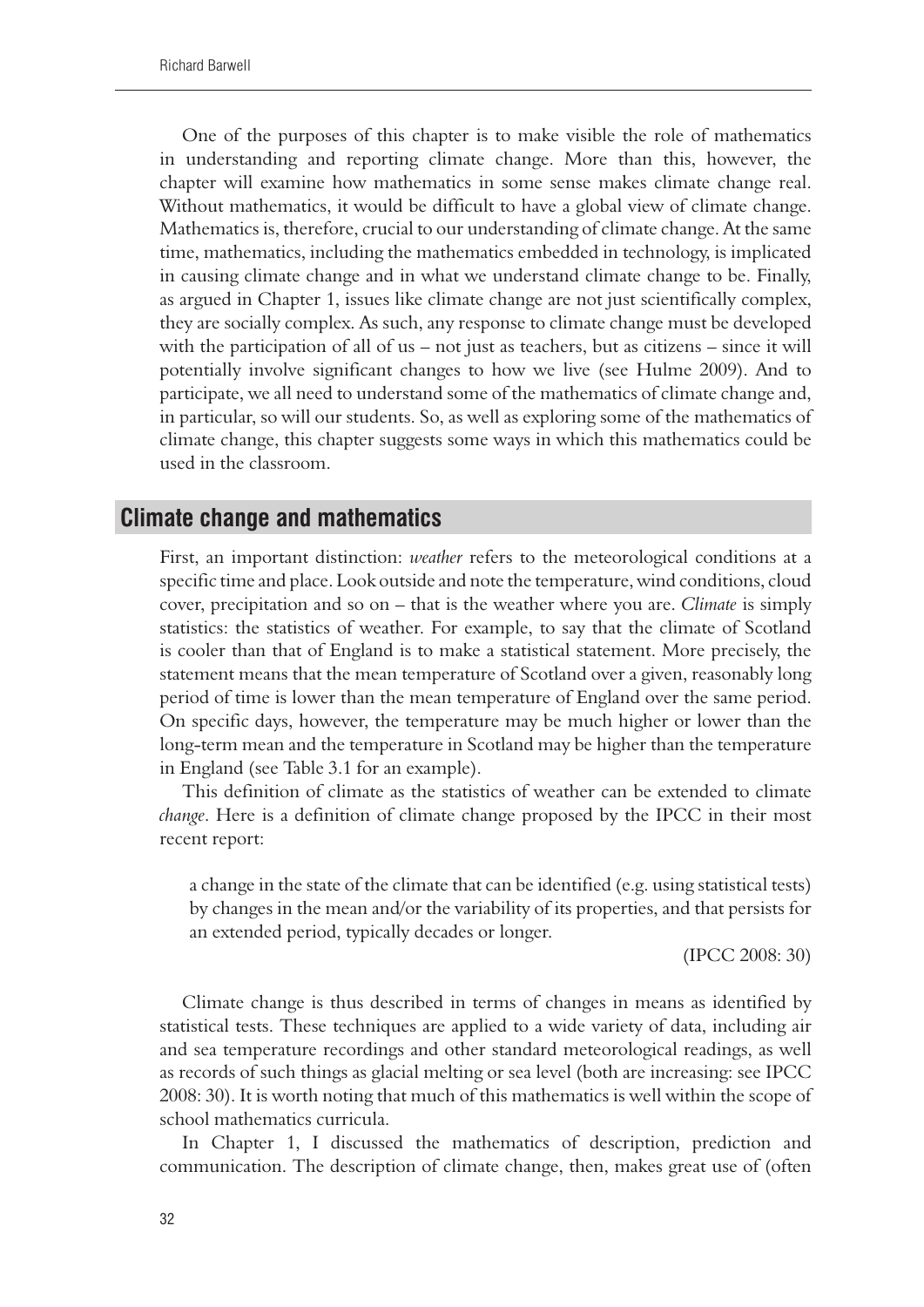|                    | <b>Climate</b>                                                            | Weather                  |  |
|--------------------|---------------------------------------------------------------------------|--------------------------|--|
|                    | Mean daily maximum<br>temperature $(^{\circ}C)$ 1971-2000 25 October 2011 | Maximum temperature (°C) |  |
| Edinburgh          | 12.2                                                                      | 9.5                      |  |
| London (Greenwich) | 14.8                                                                      | 16.8                     |  |

**Table 3.1** Comparing the climate and weather of Edinburgh and London

Source: http://www.metoffice.gov.uk/climate/uk/averages/19712000/ and http://weather.lgfl.org. uk/Default.aspx

basic) statistics, both to establish long-term average conditions, as well as to examine climate variability. The mean daily maximum temperature in Edinburgh only tells us part of the story of Edinburgh's climate: it is also useful to know how much the daily maximum varies from this mean and how frequently. How often will Edinburgh experience sub-zero temperatures, for example? Or extreme heat? In addition to the statistical description of the climate, similar mathematics is involved in assessing greenhouse gas emissions, as well as the wider impact of climate change on our society.

The prediction of climate change uses more advanced mathematics. Developing predictions about future global, regional or local effects of climate change draw on a range of advanced mathematics, including mathematical modelling, differential equations, non-linear systems and stochastic processes (McKenzie 2007: 22–3). Several different climate models have been developed to relate greenhouse gas emissions to changes in the Earth's climate. Various mathematical techniques are used to validate these models, such as testing them on historical data.

The communication of climate change also involves mathematics. Climate change is now explained or discussed in a wide range of non-scientific contexts, including the mass media, official websites, blogs, official publications, reports and so on. Interpreting and, in some cases, participating in the production of these texts entails some level of engagement with the mathematics used to describe and predict climate change. Additionally, a degree of 'mathematical literacy' is also necessary, in relation to the use and interpretation of data, graphs and accounts of the mathematics involved. Newspaper articles, for example, now regularly include graphs or other mathematical graphics showing global temperature changes, emissions data and so on. Moreover, there are several examples of public debate in which mathematical considerations have been significant. Such considerations include arguments about the misrepresentation of data, about the status of predictions made on the basis of mathematical climate models and discussion about the concept of a long-term trend (in the light of particularly cold winter weather, for example). Policy makers, public servants, business and the general public are all, increasingly, consumers of information (and, in some cases, polemic) about climate change. The central role of mathematics in climate science, along with the increasing political and public attention that climate change is attracting, suggests an important role for education in general and mathematics education in particular.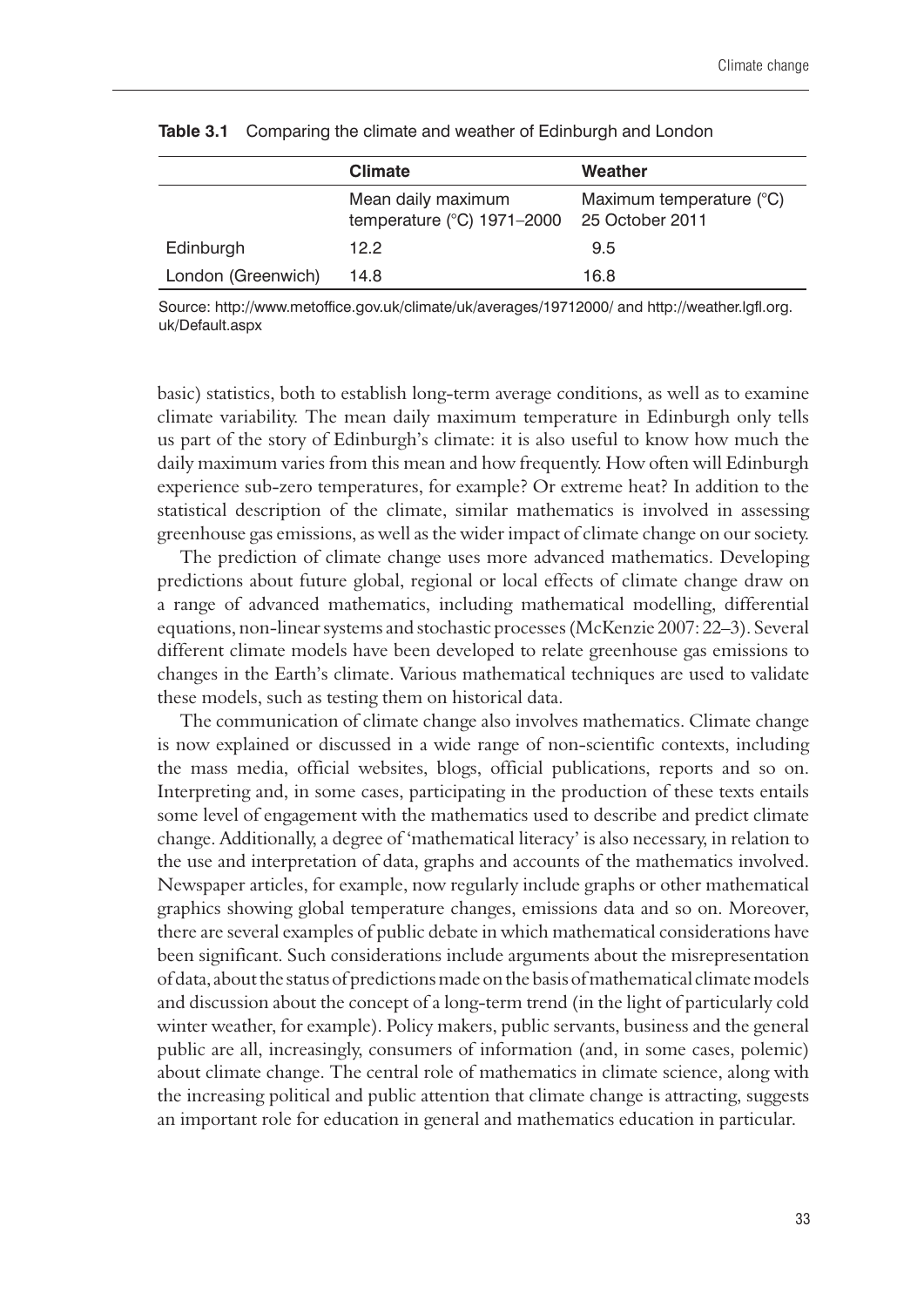# **Critical mathematics education and climate change**

Without information technology, our understanding of climate change would be severely limited. Even the basic mathematical processes involved in calculating longterm norms or trends would be time-consuming and unwieldy when faced with the huge quantities of time-series data generated by multiple weather stations on multiple occasions. And without mathematical modelling and the mathematics of differential equations, non-linear systems, stochastic processes and so on, scenarios for the future of the climate of the planet, such as those presented by the IPCC (2008), would be more or less impossible to produce. Climate models, for example, typically include over a million lines of computer code and need to run for many days to generate modelling data representing a few decades of global climate (Weaver 2008).

The projections derived from these models are, however, already more than abstract scientific theories. They are having tangible social effects, from discussion and debate, to changing individual and organisational behaviour, to the creation of new national and international structures (see DEFRA 2009 for some examples). The description and prediction of climate change are thus good examples of the formatting power of mathematics: through mathematisation, social reality is changed. In this case, however, mathematical communication is a particularly important channel for this power. The formatting power of the mathematics of climate change arises somewhat differently from the formatting power of the airline ticket sales model (Skovsmose 2001, see Chapter 1), in which the model is embedded within the technology and the technology is then embedded within social practice. In the case of climate change, the mathematics is embedded in technology used by scientists, not by the general public. The outcomes of scientists' work are then transformed, through communication, to appear within a range of different discourses (political, governmental, mass media). It is these mathematical communications that are then embedded within social practice.

The mathematics of climate change involves all three of Skovsmose's forms of knowing (again, see Chapter 1). Mathematical knowing concerns the mathematics involved in describing or predicting climate change, as well as in communicating climate change, as summarised earlier in this paper. Technological knowing involves knowing how to construct the mathematical tools necessary for understanding climate change. In describing climate change, for instance, the calculation of global temperature increases involves some specific ways of using recorded temperatures and arithmetic means (see Example 1: What is normal?). Technological knowing also involves knowing how to use these tools, such as how to interpret the resulting means. Given the central role of mathematics in the communication of climate change, we can also include technological knowing relating to the construction and interpretation of graphical or linguistic representations of climate changes or the related mathematical processes. Being able to make sense of a graph showing three possible future climate scenarios (related to three different emissions scenarios) is as much a part of technological knowing as being able to construct the models that lead to these projections.

Reflective knowing about the mathematics of climate change potentially involves an awareness of several different issues. These issues include the following points.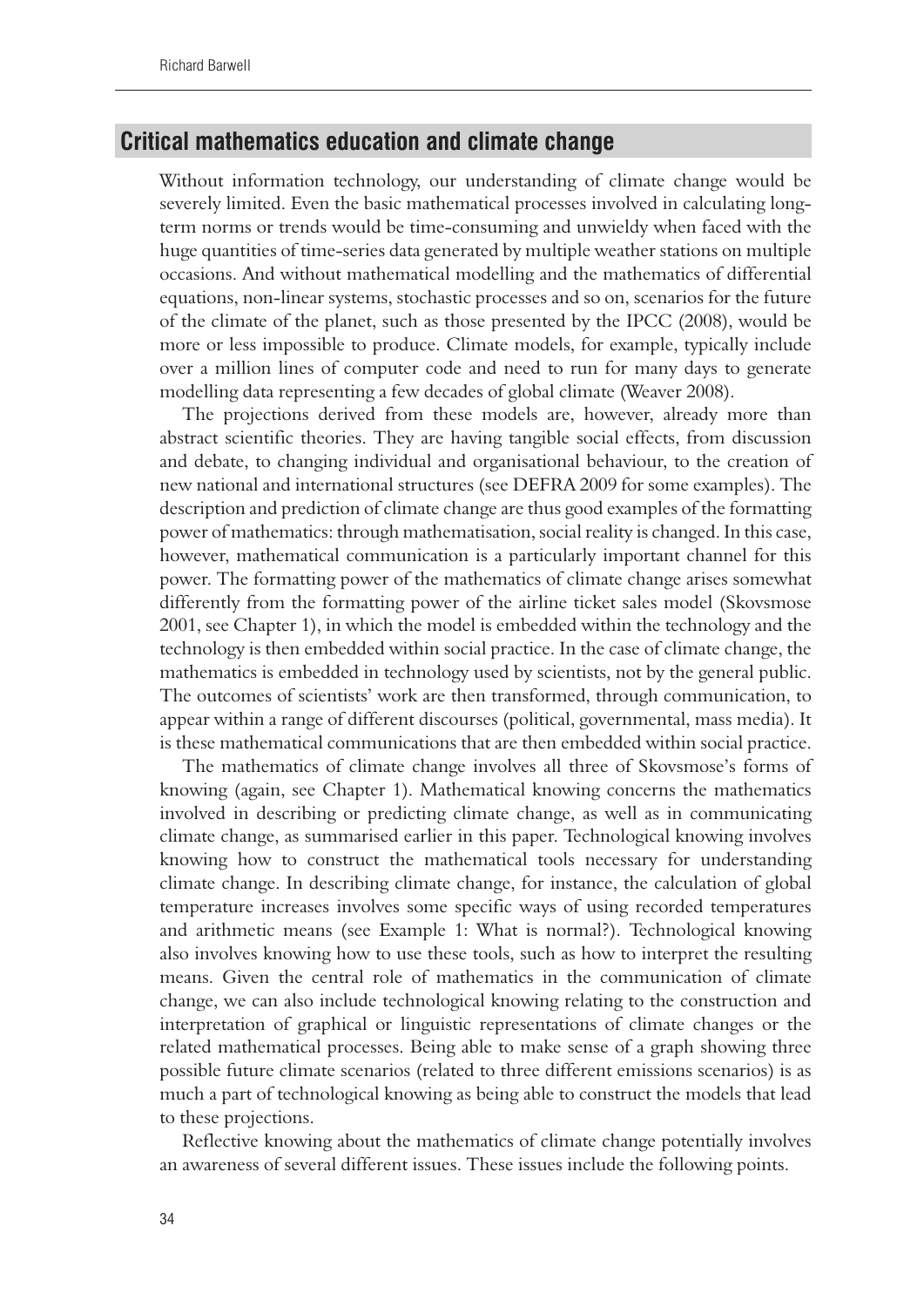- An awareness of the effects of the various decisions made in the mathematisation of climate processes, such as what is included or excluded from a model. Given some of the (sometimes bizarre) debates that are taking place, it is important that mathematical modelling, for example, is understood as a general process.
- An awareness of the formatting power of mathematics in relation to climate change. As argued above, this power is derived from communication processes. Critical citizens need to be able to interpret and participate in discussion and debate about climate change; they also need an awareness of how particular mathematical representations of climate change may be linked to the (potentially political) interests of the author.
- An awareness of the nature of the relationship between mathematics and science. While scientists generate data and physical models of the climate and the planetary ecosystem more broadly, their understanding of the specific nature of humaninduced climate change is almost entirely due to mathematics.
- An awareness of human impacts on the climate. As Skovsmose recognises (1994: 170–4), mathematics provides a powerful way for learners and citizens to interpret and participate in society. In the context of climate change, mathematics provides a means to examine, for example, current emissions by country, by activity, or by individuals. In all three areas, wide disparities and inequities exist.

In the rest of this chapter, some of these ideas are illustrated through three examples. In the first example, which focuses on the mathematics of describing climate change, I look at how long-term climate statistics are calculated. The second example looks at some aspects relating to the predicted frequency of extreme weather events in a warming global climate. In the third example, which focuses on communicating climate change, I examine data on greenhouse gas emissions to consider how different ways of representing data can tell different kinds of story.

# **Example 1: What is normal?**

Climate change is increasingly in the news. Look at the selection of headlines and extracts below. What mathematics is involved?

#### **Flood warnings: hottest year confirms global warming say experts**

The two most respected national weather services in the US, NASA and the National Oceanic and Atmospheric Administration (NOAA), agreed that 2010 tied with 2005 as the hottest since records began in 1880.

Overall 2010 and 2005 were 1.12°F (0.62°C) above the 20th century average when taking a combination of land and water surface temperatures across the world.

(*Daily Telegraph*, 13 January 2011)

#### **Met Office: 2010 was second warmest year on record**

Last year was the second warmest on record after 1998, the Met Office announced today. With a mean temperature of 14.5°C, 2010 was 0.5°C warmer than the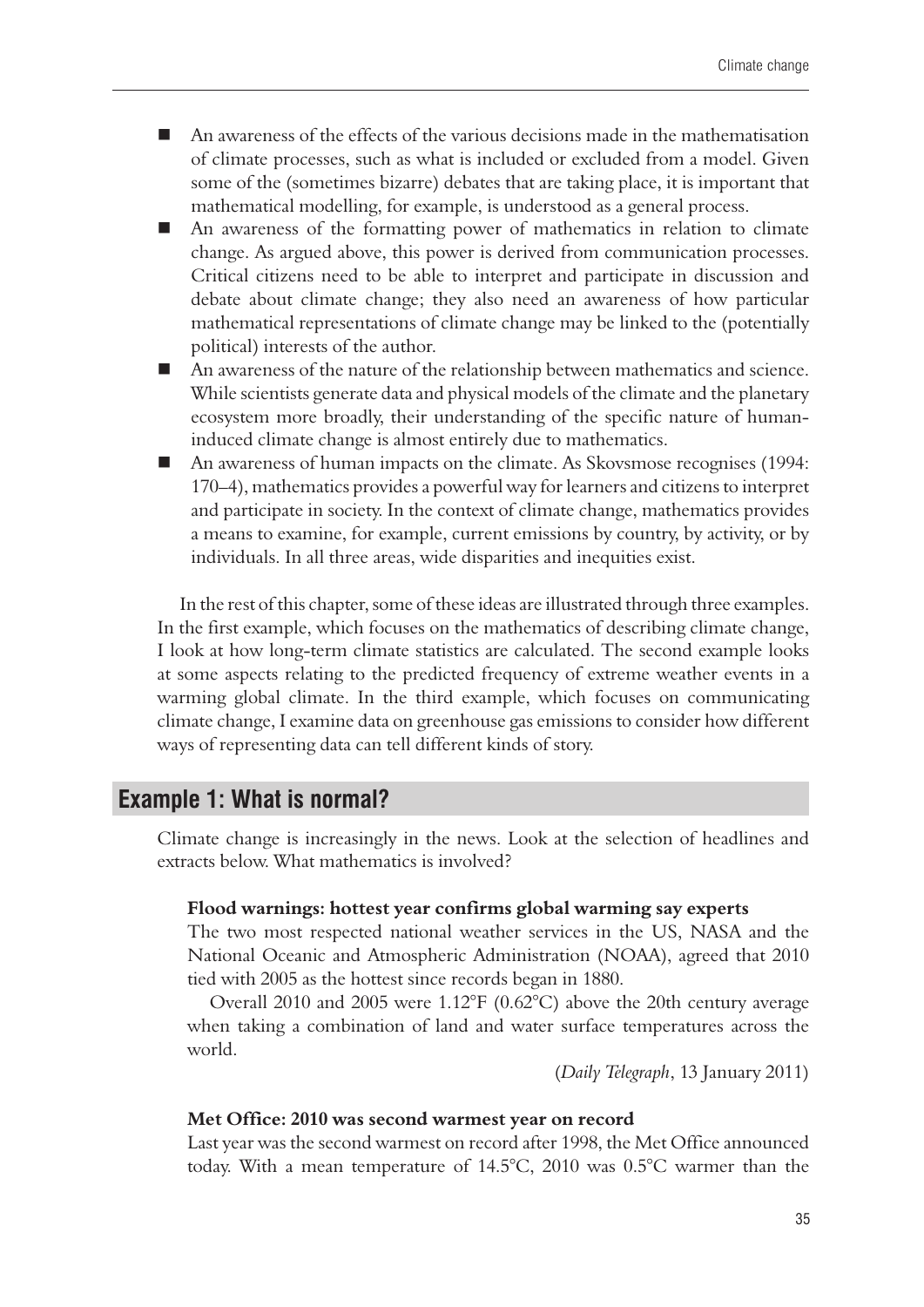global average from 1961–1990, according to data from the Met Office and the University of East Anglia.

The UK recorded its coldest year since 1986 and its coldest December in 100 years, according to the Met Office. However, very few parts of the world were significantly colder than normal during 2010.

(*The Guardian*, 20 January 2011)

#### **Forget the chill, 2010 was India's hottest year on record**

NEW DELHI: Severe cold may well be making headlines in the past two weeks, but here's the big picture: 2010 was the warmest year ever in India since weather records began in 1901. The Indian Meteorological Department announced on Thursday that the mean annual temperature in the country during 2010 was as much as 0.93 degrees Celsius higher than the long term (1961–1990) average.

IMD officials said the record heat in 2010 was a continuation of the warming trend in the past decade that can only be attributed to global warming. The last decade has been the warmest in the country's history. The previous warmest year was 2009, when the annual mean temperature was 0.913 degrees C above the long term average.

(*Times of India*, 14 January 2011)

How do you take the temperature of a planet? It turns out, perhaps not surprisingly, that you do not. The above reports are based on analysis of millions of temperature records from weather stations around the world. While the quantity of data is mindboggling, much of the mathematics is fairly straightforward. There are two key concepts that underlie most of the calculations.

*Long-term averages* refer to the arithmetic mean of climate data (e.g. temperature, precipitation, hours of sunshine) over a given period of time. The World Meteorological Organisation stipulates the use of 30-year periods, although sometimes 100-year periods are also used. Thirty years is considered to be the minimum period necessary to eliminate the effects of year-to-year variation. In the UK, these long-term averages are updated every decade (see Met Office n.d.). For example, the long-term monthly average minimum and maximum temperatures for Sheffield for the period 1971– 2000 are shown in Table 3.2.

*Anomaly* refers to the difference between a given data point and a long-term average. So, for example, a recorded maximum temperature in Sheffield on 3 October 2011 of 24.7ºC represents an anomaly of 11.4ºC with respect to the long-term October average. Anomalies can also be calculated for means: the mean maximum temperature for October 2011 can be compared with the long-term average mean. The anomaly is simply the difference between them. Table 3.3 shows temperature anomalies in annual means in Sheffield for the period 1981–2010.

Anomalies can be averaged across multiple locations, providing they all relate to the same 30-year period. The advantage of working with anomalies rather than actual temperatures is that they eliminate the effects of local geography. A weather station in the mountains will record cooler temperatures than a weather station in the lowlands, even if they are quite close together (e.g. at the top of Snowdon *vs.* in Bangor on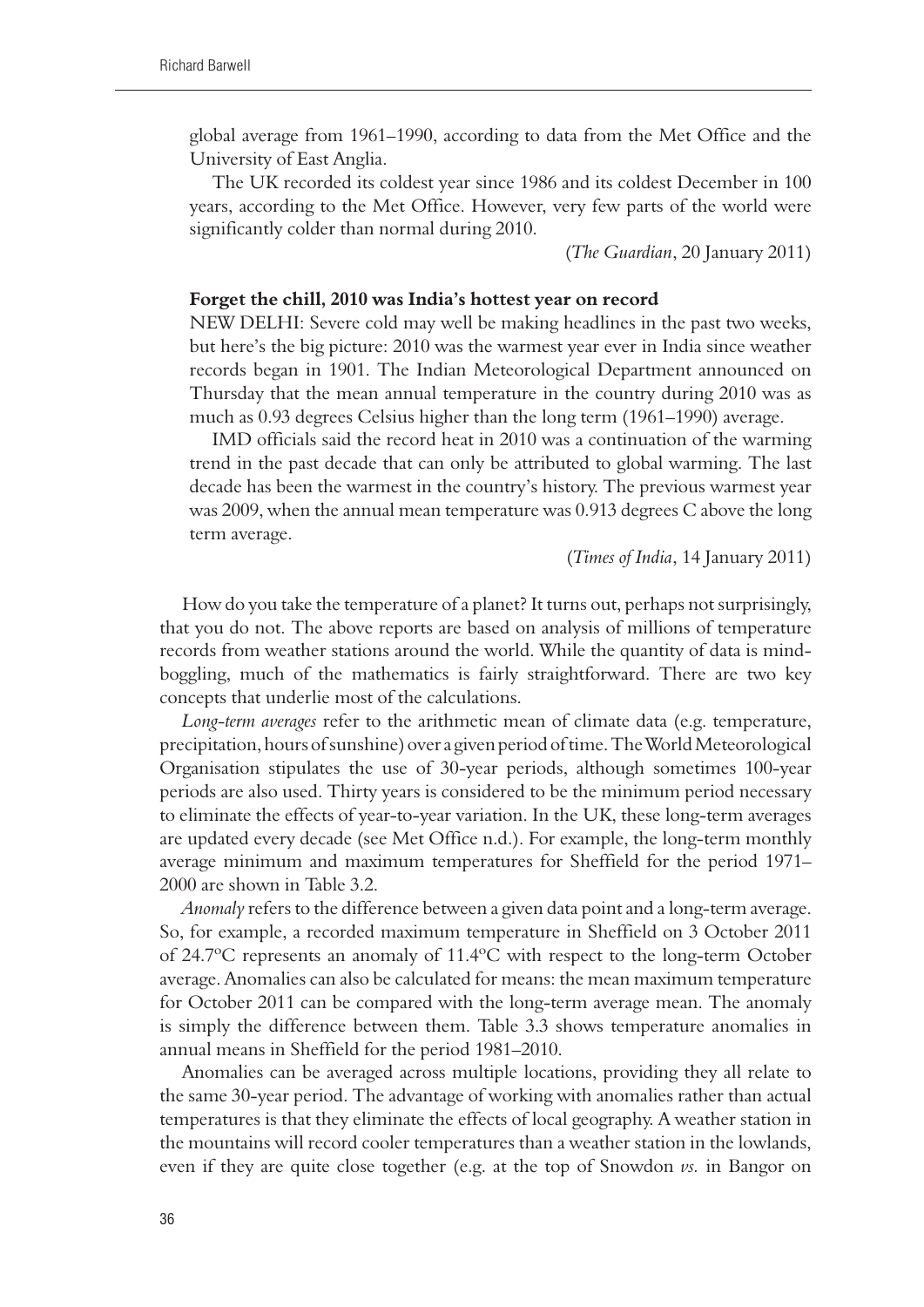|           | Max Temp $(^{\circ}C)$ | Min Temp $(^{\circ}C)$ |
|-----------|------------------------|------------------------|
| January   | 6.4                    | 1.6                    |
| February  | 6.7                    | 1.6                    |
| March     | 9.3                    | 3.1                    |
| April     | 11.8                   | 4.4                    |
| May       | 15.7                   | 7.0                    |
| June      | 18.3                   | 10.0                   |
| July      | 20.8                   | 12.4                   |
| August    | 20.6                   | 12.1                   |
| September | 17.3                   | 10.0                   |
| October   | 13.3                   | 7.2                    |
| November  | 9.2                    | 4.2                    |
| December  | 7.2                    | 2.6                    |
| Year      | 13.1                   | 6.4                    |

**Table 3.2** Average minimum and maximum temperatures for Sheffield for the period 1971–2000

Data source: http://www.metoffice.gov.uk/climate/uk/averages/19712000/sites/sheffield.html

the coast). By calculating a long-term average for each location and then calculating anomalies in relation to that long-term average, we might see, for example, that each location has recorded temperatures 1ºC above the long-term average, even if the actual temperatures were different.

The 30-year long-term average, then, is the standard definition of 'normal'. In a stable climate, we might expect any 30-year period to produce similar norms, with even less variation apparent when considering 100-year norms. And in a stable climate, we might also expect the anomalies to be fairly evenly distributed around the long-term averages. In the case of temperature, for example, some years are hotter, some years are cooler, but over the long-term, the hotter and cooler years balance out.

A quick glance at the anomalies columns in Table 3.3, however, is enough to see that there are more negative anomalies in the top half of the table compared with the bottom half. Representing the anomalies in graph form bears this out (see Figures 3.1 and 3.2). The graphs also include linear regression lines. The equations for these regression lines suggest that over the 30-year period, there is a mean increase in the annual mean temperature in Sheffield of 0.03ºC per year, with an overall increase of a little under 1ºC. An alternative representation of the long-term trend is also provided: the dotted lines represent five-year averages, which smooth out annual fluctuations. This line also shows a general increasing trend, although with a dip in the last part of the graph. Which of the two trend lines is more realistic? Does the linear regression line 'hide' a more recent cooling? How reasonable is it to construct a linear regression, given that the climate is a non-linear system? It is perhaps worth pointing out that the recent dip is still entirely above the long-term mean.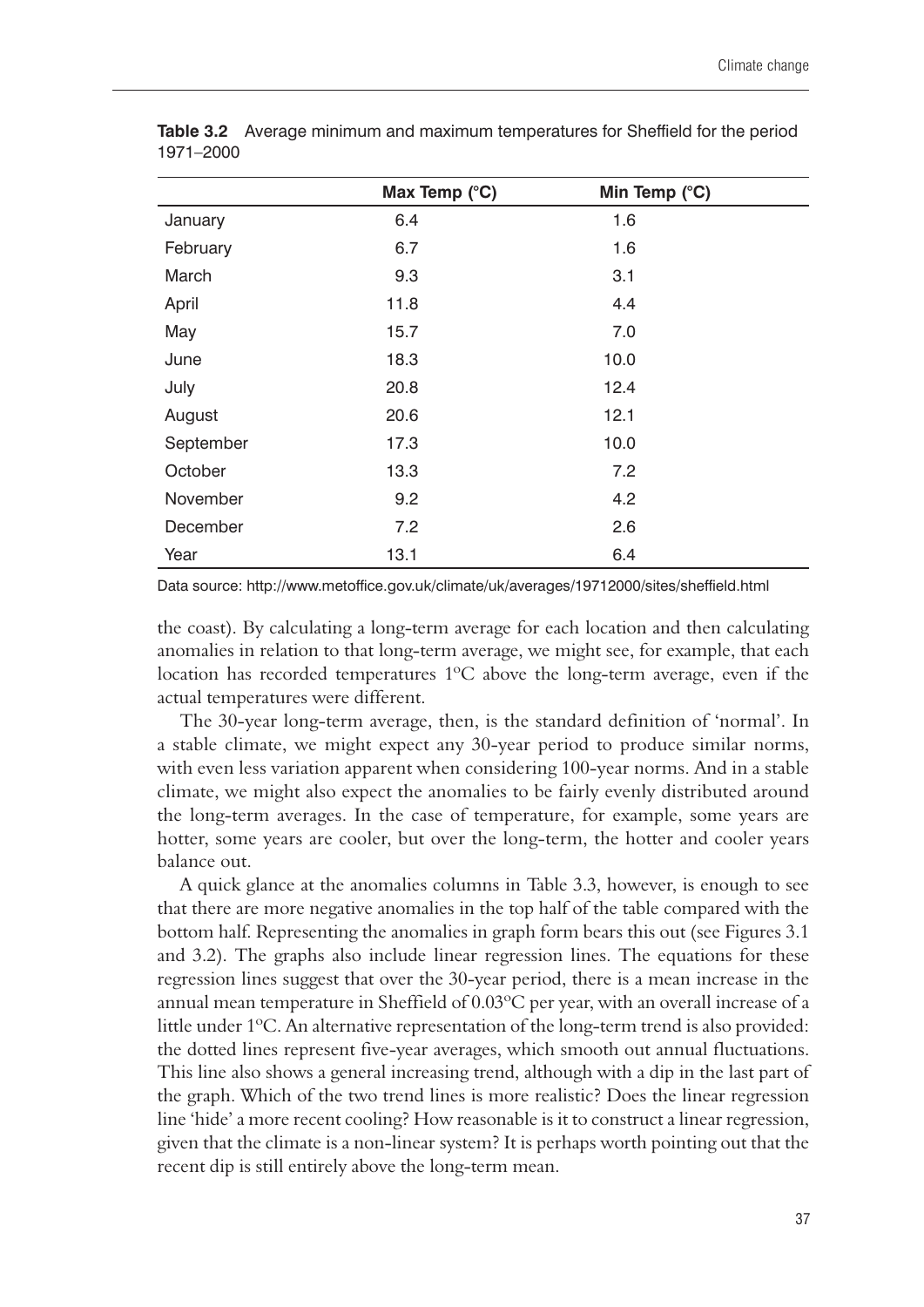|      | Maximum temperatures (°C)     |                                                               |                | Minimum temperatures (°C)     |                                                               |                |
|------|-------------------------------|---------------------------------------------------------------|----------------|-------------------------------|---------------------------------------------------------------|----------------|
|      | Annual<br>mean<br>max<br>temp | Long-term<br>average<br>annual<br>max temp<br>$(1981 - 2010)$ | <b>Anomaly</b> | Annual<br>mean<br>min<br>temp | Long-term<br>average<br>annual<br>min temp<br>$(1981 - 2010)$ | <b>Anomaly</b> |
| 1981 | 12.5                          | 13.4                                                          | $-0.9$         | 6.8                           | 6.6                                                           | 0.2            |
| 1982 | 13.5                          | 13.4                                                          | 0.1            | 6.4                           | 6.6                                                           | $-0.2$         |
| 1983 | 13.2                          | 13.4                                                          | $-0.2$         | 6.7                           | 6.6                                                           | 0.1            |
| 1984 | 13.3                          | 13.4                                                          | $-0.1$         | 6.2                           | 6.6                                                           | $-0.4$         |
| 1985 | 12.3                          | 13.4                                                          | $-1.1$         | 5.8                           | 6.6                                                           | $-0.8$         |
| 1986 | 12.1                          | 13.4                                                          | $-1.3$         | 5.3                           | 6.6                                                           | $-1.3$         |
| 1987 | 12.4                          | 13.4                                                          | $-1.0$         | 5.8                           | 6.6                                                           | $-0.8$         |
| 1988 | 13.1                          | 13.4                                                          | $-0.3$         | 6.5                           | 6.6                                                           | $-0.1$         |
| 1989 | 14.2                          | 13.4                                                          | 0.8            | 6.9                           | 6.6                                                           | 0.3            |
| 1990 | 14.3                          | 13.4                                                          | 0.9            | 7.3                           | 6.6                                                           | 0.7            |
| 1991 | 13.0                          | 13.4                                                          | $-0.4$         | 6.3                           | 6.6                                                           | $-0.3$         |
| 1992 | 13.3                          | 13.4                                                          | $-0.1$         | 6.4                           | 6.6                                                           | $-0.2$         |
| 1993 | 12.6                          | 13.4                                                          | $-0.8$         | 5.9                           | 6.6                                                           | $-0.7$         |
| 1994 | 13.3                          | 13.4                                                          | $-0.1$         | 6.5                           | 6.6                                                           | $-0.1$         |
| 1995 | 14.0                          | 13.4                                                          | 0.6            | 6.8                           | 6.6                                                           | 0.2            |
| 1996 | 12.4                          | 13.4                                                          | $-1$           | 5.8                           | 6.6                                                           | $-0.8$         |
| 1997 | 14.0                          | 13.4                                                          | 0.6            | 7.0                           | 6.6                                                           | 0.4            |
| 1998 | 13.5                          | 13.4                                                          | 0.1            | 7.0                           | 6.6                                                           | 0.4            |
| 1999 | 14.1                          | 13.4                                                          | 0.7            | 7.2                           | 6.6                                                           | 0.6            |
| 2000 | 13.5                          | 13.4                                                          | 0.1            | 6.9                           | 6.6                                                           | 0.3            |
| 2001 | 13.3                          | 13.4                                                          | $-0.1$         | 6.4                           | 6.6                                                           | $-0.2$         |
| 2002 | 13.9                          | 13.4                                                          | 0.5            | 7.2                           | 6.6                                                           | 0.6            |
| 2003 | 14.4                          | 13.4                                                          | $\mathbf{1}$   | 6.7                           | 6.6                                                           | 0.1            |
| 2004 | 13.9                          | 13.4                                                          | 0.5            | 7.5                           | 6.6                                                           | 0.9            |
| 2005 | 13.9                          | 13.4                                                          | 0.5            | 7.2                           | 6.6                                                           | 0.6            |
| 2006 | 14.2                          | 13.4                                                          | 0.8            | 7.4                           | 6.6                                                           | 0.8            |
| 2007 | 13.8                          | 13.4                                                          | 0.4            | 7.2                           | 6.6                                                           | 0.6            |
| 2008 | 13.4                          | 13.4                                                          | 0              | 6.9                           | 6.6                                                           | 0.3            |
| 2009 | 13.6                          | 13.4                                                          | 0.2            | 7.1                           | 6.6                                                           | 0.5            |
| 2010 | 12.4                          | 13.4                                                          | $-1$           | 5.9                           | 6.6                                                           | $-0.7$         |

**Table 3.3** Annual mean daily maximum and minimum temperature anomalies for Sheffield, UK, 1981–2010, relative to 1981–2010 norms.

Data source: http://www.metoffice.gov.uk/pub/data/weather/uk/climate/stationdata/sheffielddata.txt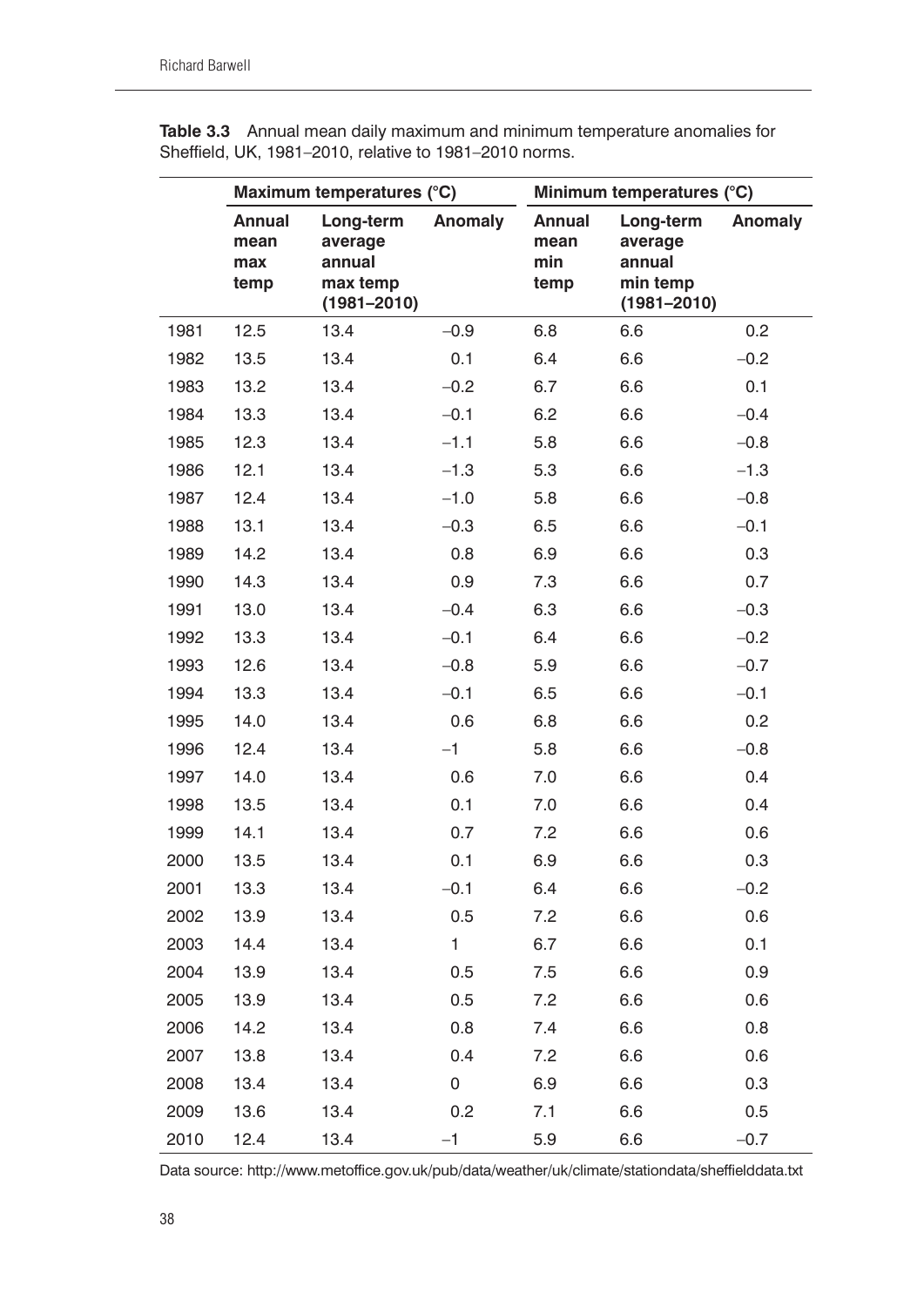

**Figure 3.1** Annual mean maximum temperature anomalies for Sheffield, UK (1981– 2010 baseline) (Based on data sourced from http://www.metoffice.gov.uk/pub/data/ weather/uk/climate/stationdata/sheffielddata.txt /)



**Figure 3.2** Annual mean minimum temperature anomalies for Sheffield, UK (1981– 2010 baseline) (Based on data sourced from http://www.metoffice.gov.uk/pub/data/ weather/uk/climate/stationdata/sheffielddata.txt /)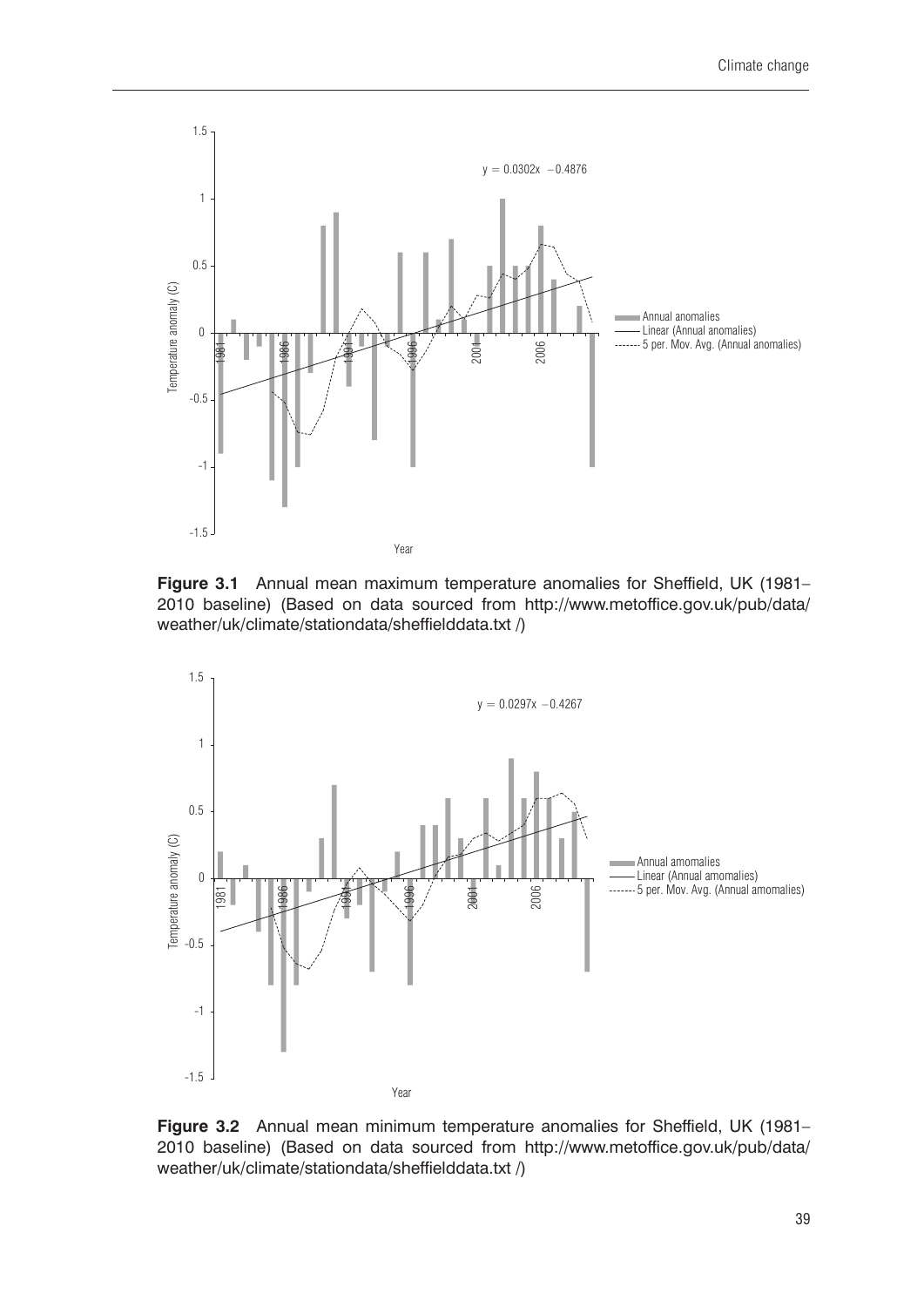

**Figure 3.3** Global temperature anomalies 1880–2010 Source: Jones (2011) see http://www.cru.uea.ac.uk/cru/info/warming © Copyright 2012, Climatic Research Unit.

Furthermore, the long-term norms for 1971–2000 are below those for 1981–2010. Indeed, a similar graph for global data for the whole of the last century looks very similar to the graphs for Sheffield (see Figure 3.3). This data is based on averaging temperature anomalies across the globe.

These graphs suggest that both locally and globally, temperatures are steadily rising. The purpose of the preceding account is not particularly to persuade you that our planet is warming, although it might do this. Its purpose is more to give some sense of how meteorological data is, and can be, collated and examined to find out about long-term trends.

In terms of mathematics teaching, there are a couple of points of interest. First, with the exception of linear regression, all the preceding information is based on arithmetic means and basic arithmetic. Second, meteorological data for many locations in the UK are available online. And there is something powerful and immediate about analysing data for where *you* live. The information about temperatures in Sheffield was obtained from the Met Office website which provides monthly mean maximum and minimum temperatures. Using a spreadsheet, annual means, long-term means and anomalies were calculated. The graphs and trendlines were also prepared using a spreadsheet.

The above methods raise many questions that could form starting points for classroom investigation. What happens if different long-term norms are calculated? e.g. 10-years? 20-years? 50-years? What happens to running averages, as shown in Figures 3.1 and 3.2, if different periods are used? e.g. 2-year, 5-year or 10-year? What trends are apparent in other meteorological data? e.g. rainfall? How do these trends relate to the trends in temperature? These kinds of questions are about both mathematics and climate change. Exploring them should lead to a better understanding of both. An understanding of the mathematics of temperature trends will better equip students to participate in the associated debates about the nature of climate change and about the kind of action that might be necessary to respond to it.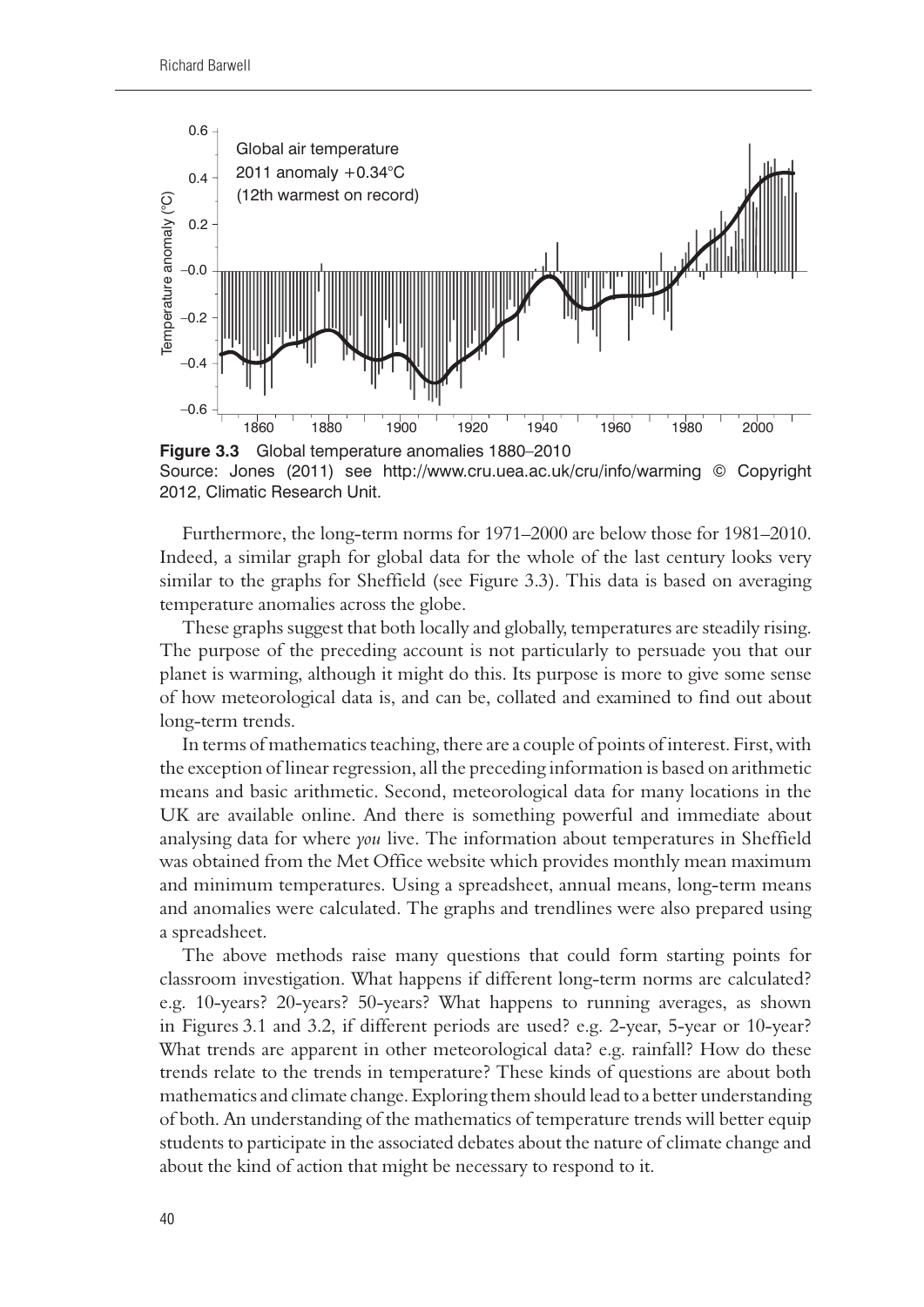# **Example 2: If the planet is warming, why was the winter of 2010–2011 so cold?**

Hardly a snowfall goes by in the UK without opinion pieces appearing in the newspapers telling us that there is no climate change. The winter of 2010–2011 was the coldest for several years and there were suggestions that it indicated the start of a cooling trend. In fact, there are good mathematical reasons to expect some extreme cold weather events as a result of global warming (as others have already argued: see Weaver 2008, and Whiteley 2011).

Consider the range of temperatures experienced where you live. Some days are warmer, some are cooler, some are about average. The varying temperatures can be thought of as distributed around the long-term average. Extreme heat or extreme cold occur much more rarely than temperatures close to the long-term average. In fact this kind of pattern is apparent in the data shown for Sheffield. Most of the anomalies are clustered close to 0, with only a few extremes standing out in the graphs shown in Figures 3.1 and 3.2.

If the climate is warming, however, as we have seen, the long-term average will itself shift to a higher value. Perhaps in 30 years' time, the long-term average in Sheffield will be another 1ºC above its current value. What would this mean for the distribution of temperatures from day to day or week to week? A starting assumption would be that the whole distribution as currently experienced would simply shift 1ºC further up. This assumption is illustrated in Figure 3.4(a), which shows a 'current' distribution of temperatures and a 'future' distribution shifted along the x-axis. The figure also shows that in this scenario, we would expect to experience more extreme heat events and no extreme cold. This scenario corresponds to many people's expectations of the effects of climate change.

The climate is, however, not that simple (in mathematical terms, it is non-linear). In particular, an increase in global temperature means that there is more energy in the atmosphere. More energy results in greater variability, whether in terms of wind, precipitation or temperature. Consider, for a moment, what would happen if our starting distribution (e.g. of temperatures in Sheffield) was affected by an increase in variance, but not of temperature. As the total number of readings is fixed, the effect would be to flatten the distribution, spreading it out at the ends. In other words, there would be an increase in frequency of weather at the extremes, both hot and cold. This scenario is illustrated in Figure 3.4(b).

Increasing temperature will result in increased variance, however, so the two preceding scenarios need to be combined. Our initial distribution will shift along the *x*-axis, but the distribution will also flatten as variance increases. This scenario is illustrated in Figure 3.4(c). Depending on the *x*-axis shift, the resulting scenario could conceivably include a slightly greater number of extreme cold events, in addition to an increase in the number of extreme heat events. The combination shown in Figure 3.4(c) implies a similar frequency of extreme cold events, and a large increase in hot and extreme heat events. Hence it is entirely expectable that global warming will still involve unusually cold weather from time to time. Of course this scenario does not make it possible to predict precisely when extreme hot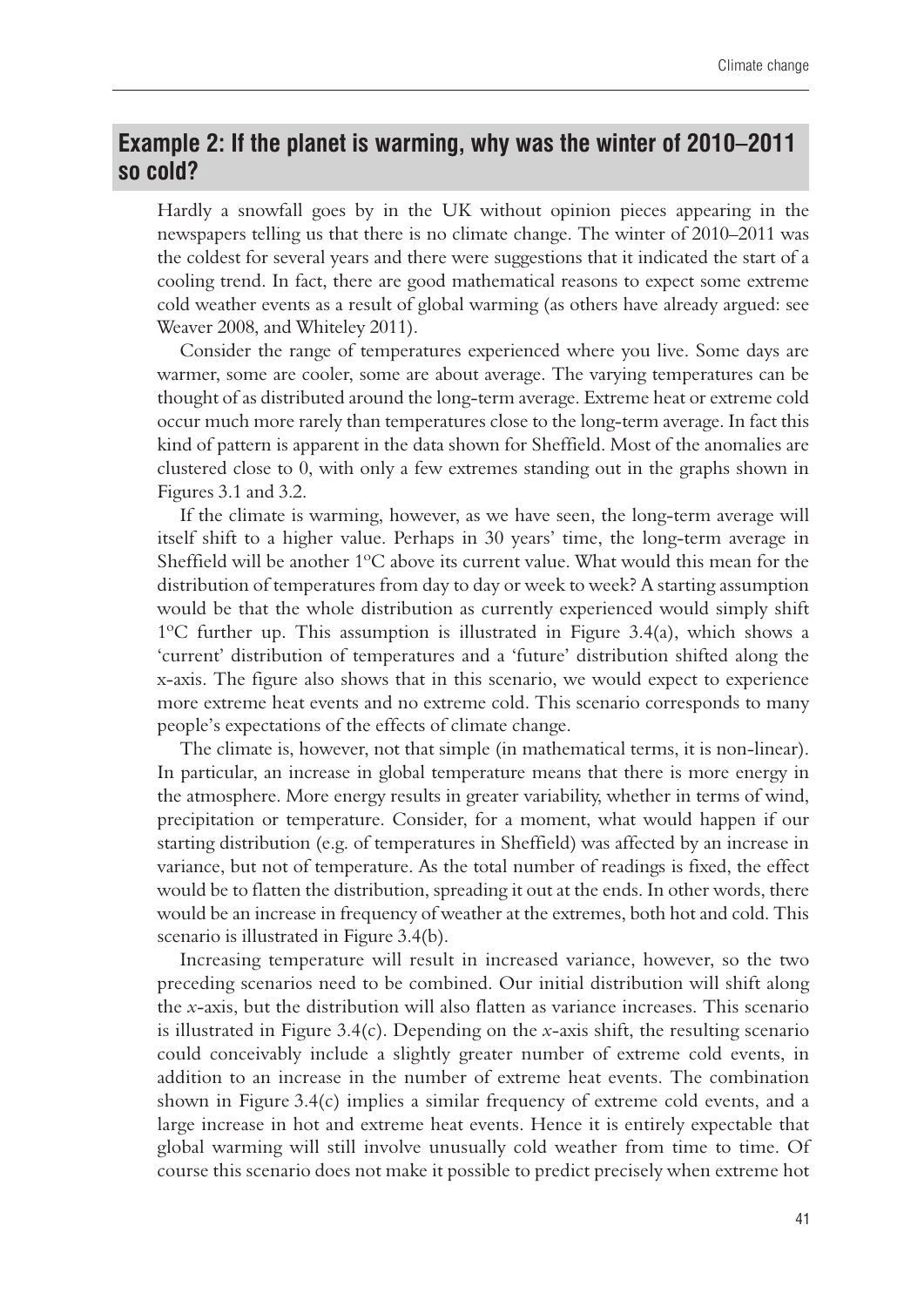



Source: *Climate change 2001: the scientific basis*. Contribution of Working Group I to the Third assessment report of the Intergovernmental Panel on Climate Change, Figure 2.32. Cambridge: Cambridge University Press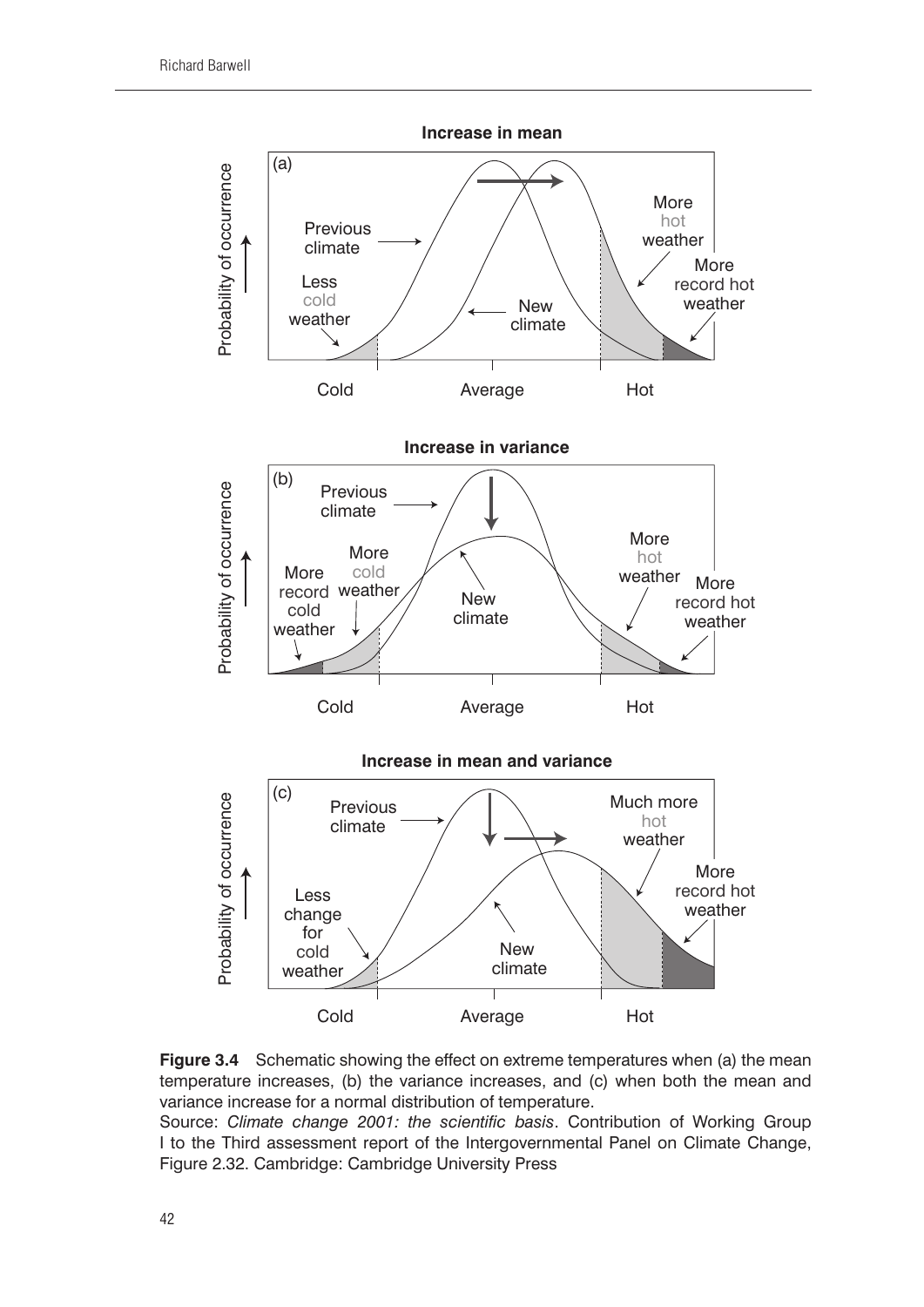|           | Mean<br>maximum<br>temperature<br>(°C) | <b>Standard</b><br>deviation $(^{\circ}C)$ | Mean<br>minimum<br>temperature<br>$(^{\circ}C)$ | <b>Standard</b><br>deviation $(^{\circ}C)$ |
|-----------|----------------------------------------|--------------------------------------------|-------------------------------------------------|--------------------------------------------|
| 1901-1930 | 12.6                                   | 0.51                                       | 6.0                                             | 0.39                                       |
| 1981-2010 | 13.4                                   | 0.66                                       | 6.6                                             | 0.56                                       |

**Table 3.4** Mean maximum and minimum temperatures and standard deviations for two 30-year periods in Sheffield, UK

Data source: http://www.metoffice.gov.uk/pub/data/weather/uk/climate/stationdata/sheffielddata.txt

or cold events might occur; it just gives information about the likely frequency of such events.

The argument above is a theoretical one, based on mathematical reasoning (about distributions) and physics (the effects of adding energy to the climate system). The argument can easily be tested. The Met Office data for Sheffield go back to the nineteenth century. Table 3.4 shows the long-term mean maximum and minimum temperatures and associated standard deviations for two thirty-year periods: 1901– 1930 and 1981–2010.1

These calculations fit with the argument made above. Not only has the mean temperature increased in Sheffield, so has the variation in temperature, as indicated by the standard deviation. If annual mean temperatures are normally distributed around the long-term mean, we would expect 67 per cent of annual mean temperatures to be within one standard deviation of the long-term mean. And we would expect 95 per cent of annual mean temperatures to be within two standard deviations of the long-term mean. Extremely warm or cool years could be defined as the 5 per cent of years that fall outside of two standard deviations. These distributions are interpreted in Tables 3.5a and 3.5b.

The annual mean minimum temperature records fit closely the projection made above: over the past century, while the annual mean minimum temperature in Sheffield has increased by  $0.6\degree C$ , the point representing two standard deviations below the mean has hardly changed. This means that the frequency of unusually cool years has not significantly changed, even though the majority of years have higher mean minimum temperatures than before. At the other end of the scale, the likelihood of years with much higher mean minimum temperatures has become much greater.

The calculations for annual mean maximum temperatures suggest that there has been a greater shift in mean maximum temperatures with less flattening of the distribution. Nevertheless, years in which the mean maximum temperature is below 12.0ºC have not disappeared, but they have become much less likely, down from 15 per cent of years in 1901–1930 to 2.2 per cent of years in 1981–2010.

There are a couple of points to highlight here with respect to teaching mathematics. As with the previous example, the data used in this example are available online and the calculations were made using a spreadsheet. The mathematics involved is more advanced than the calculation of long-term averages, involving consideration of frequency distributions, variation and the calculation and meaning of standard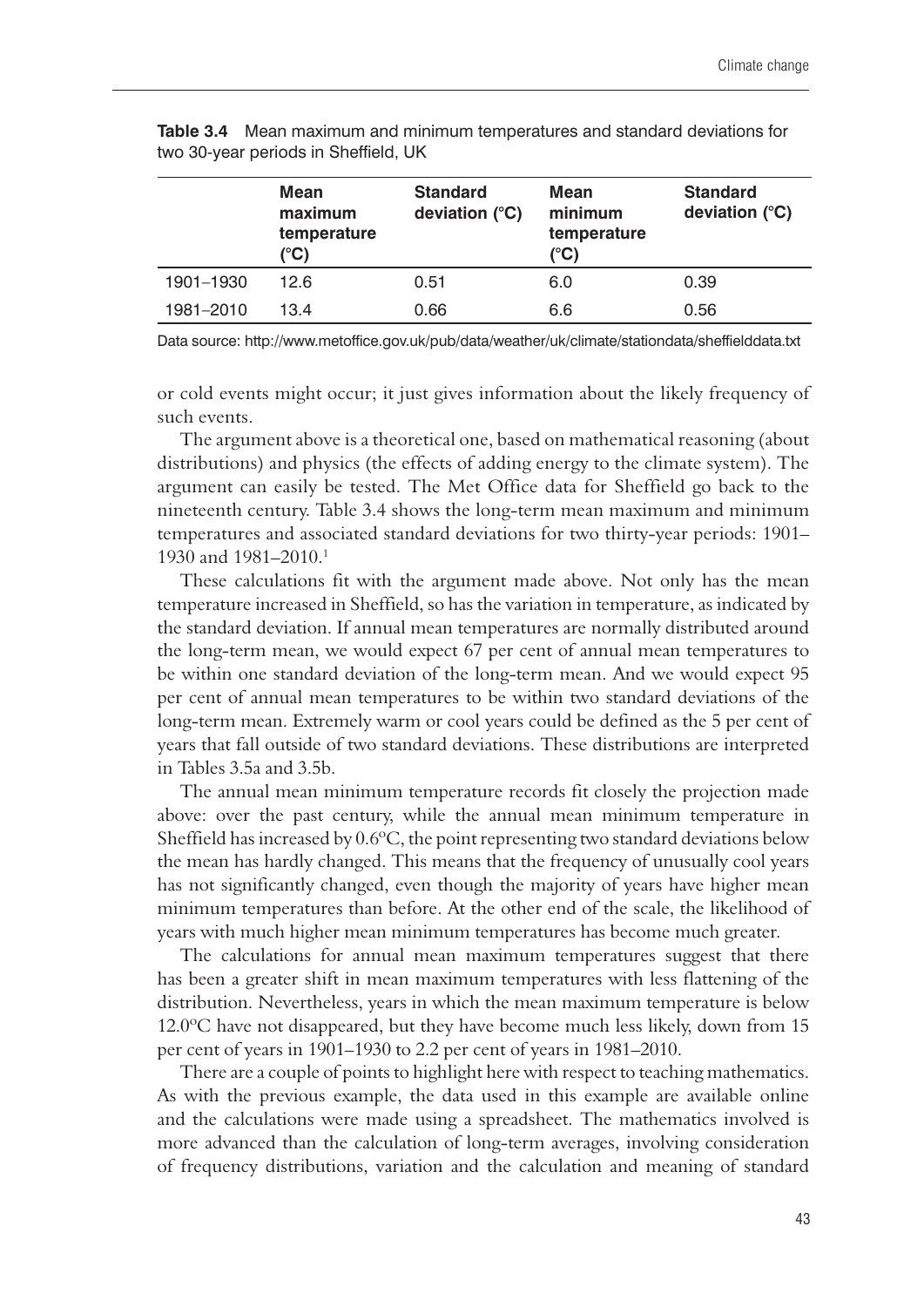|           | deviations | -2 standard -1 standard Mean<br>deviation | maximum<br>temperature deviation<br>$(^{\circ}C)$ | $+1$<br>standard | $+2$<br>standard<br>deviations |
|-----------|------------|-------------------------------------------|---------------------------------------------------|------------------|--------------------------------|
| 1901-1930 | 11.5       | 12.0                                      | 12.6                                              | 13.1             | 13.6                           |
| 1981-2010 | 12.1       | 12 7                                      | 13.4                                              | 14.0             | 14.7                           |

**Table 3.5a** Mean maximum temperature distributions for two 30-year periods in Sheffield, UK

Data source: http://www.metoffice.gov.uk/pub/data/weather/uk/climate/stationdata/sheffielddata.txt

**Table 3.5b** Mean minimum temperature distributions for two 30-year periods in Sheffield, UK

|           | deviations | $-2$ standard $-1$ standard<br>deviation | Mean<br>minimum<br>temperature deviation<br>(°C) | $+1$<br>standard | $+2$<br>standard<br>deviations |
|-----------|------------|------------------------------------------|--------------------------------------------------|------------------|--------------------------------|
| 1901-1930 | 5.3        | 5.6                                      | 6.0                                              | 6.4              | 6.8                            |
| 1981-2010 | 5.4        | 6.0                                      | 6.6                                              | 72               | 77                             |

Data source: http://www.metoffice.gov.uk/pub/data/weather/uk/climate/stationdata/sheffielddata.txt

deviation. The mathematics has several points of mathematical interest, which could form useful starting points for students' work. For example, what happens to distributions of temperature data over time? Or over longer long-term periods? What happens to other meteorological data, such as precipitation or wind speed? What counts as 'extreme'? How frequently have extreme weather events been recorded? How have these frequencies changed over time? Again, these kinds of questions are about both mathematics and climate change. An understanding of the mathematics can enable students to critically evaluate newspaper reports of the end of climate change and to contribute to the associated debates.

## **Example 3: Who is to blame?**

One of the major sticking points in international negotiations for action to minimise climate change comes down to an issue of fairness. Rich industrialised countries have become rich through burning fossil fuels to power their economies. Now that the effects on the climate have become apparent, the goal is to reduce fossil fuel emissions across the globe. Poorer countries and countries with emerging economies have argued that they cannot allow reductions in carbon emissions to stop the process of industrialisation, through which they hope to make life better for their citizens. They argue that since it is the industrialised nations that have polluted the atmosphere for well over a century, it is the industrialised nations that should carry the greater burden. In this section, I look at different ways of presenting emissions data to explore this issue. I focus on two nation-states: the UK and India. As with Example 1, the data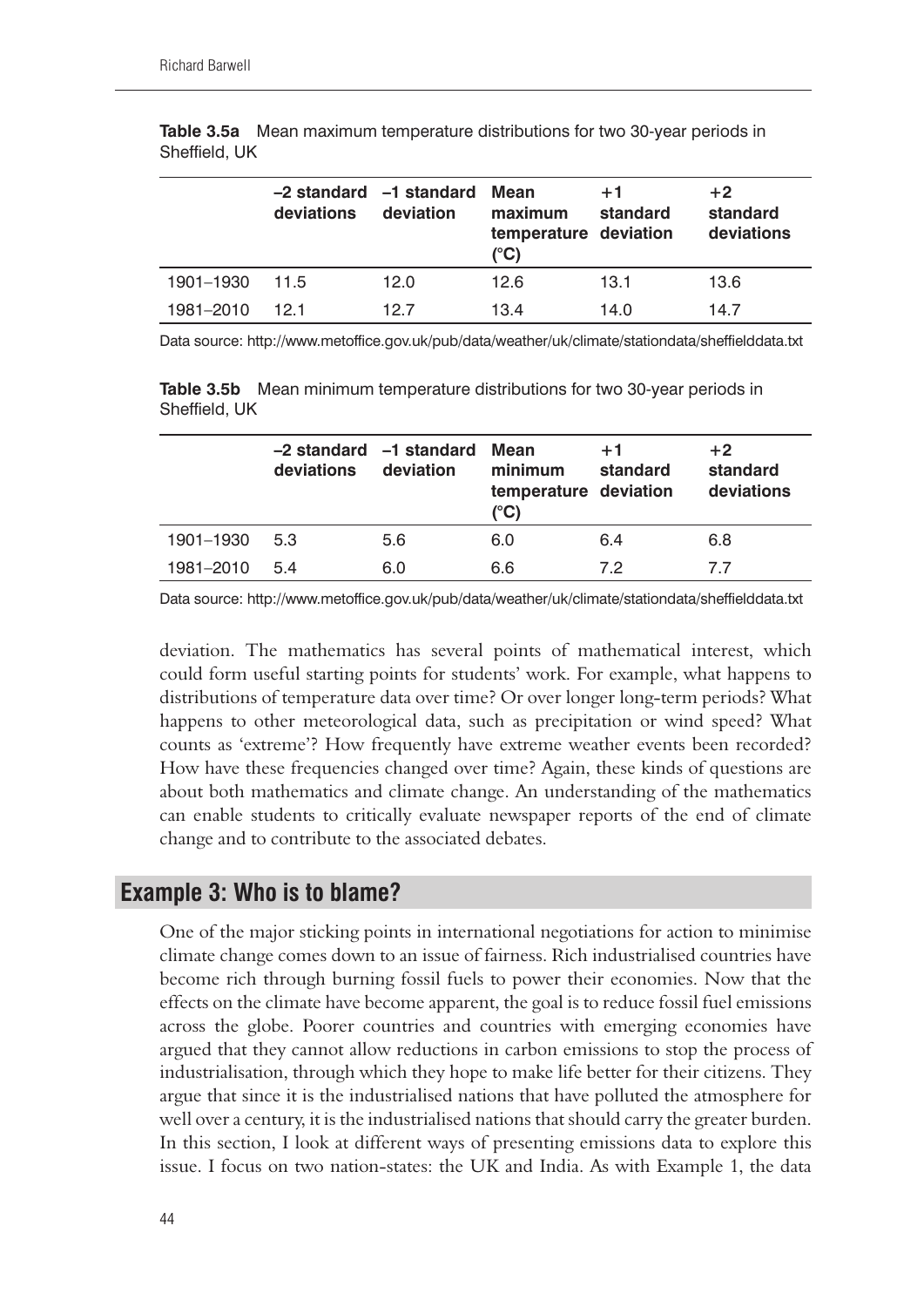

**Figure 3.5** Annual fossil fuel emissions for the UK and India (1880–2008) (data source: http://cdiac.ornl.gov/ftp/ndp030/nation.1751\_2008.ems)

used to produce the graphs are available online (at cdiac.ornl.gov) and the graphs were constructed using a spreadsheet.

First, look at Figure 3.5, which shows annual fossil fuel emissions for the two countries. This graph tells an interesting story. The UK's emissions have been relatively stable, approximately doubling over a period of 100 years, and declining slightly in the past 30 years. This decline may be attributed to a reduction in manufacturing in the UK, as well as to a shift from coal-fired to gas-fuelled power stations. In India, by contrast, emissions have increased sharply in an approximately exponential fashion. This sharp increase may be attributed to a growing level of industrialisation and consumption, combined with a rapidly increasing population. The graph also suggests that India is now a much bigger source of greenhouse gases than the UK (India is the third biggest emitter in the world). Now look at Figure 3.6, which shows *cumulative*  emissions, based on the same data over the same period.

This graph presents things in a rather different light. The UK's relatively constant output over more than a century adds up to a vast quantity of greenhouse gas emissions. Carbon dioxide, the main greenhouse gas, remains in the atmosphere for at least a century, so that UK emissions from the first half of the twentieth century are still affecting the global climate now. India's emissions, by contrast, while now at a much higher annual rate than the UK's, are still cumulatively less. If current trends continue, however, India's cumulative emissions should overtake those of the UK in a fairly short time. So soon India will be a bigger polluter than the UK both annually *and* cumulatively – and it could therefore be argued that India is more 'to blame'. But what happens when we take into account the populations of the two countries? Look at Figure 3.7.

This graph shows a different picture again: while the UK's emissions per capita have fallen over the past decades, they remain five times higher than India's. Each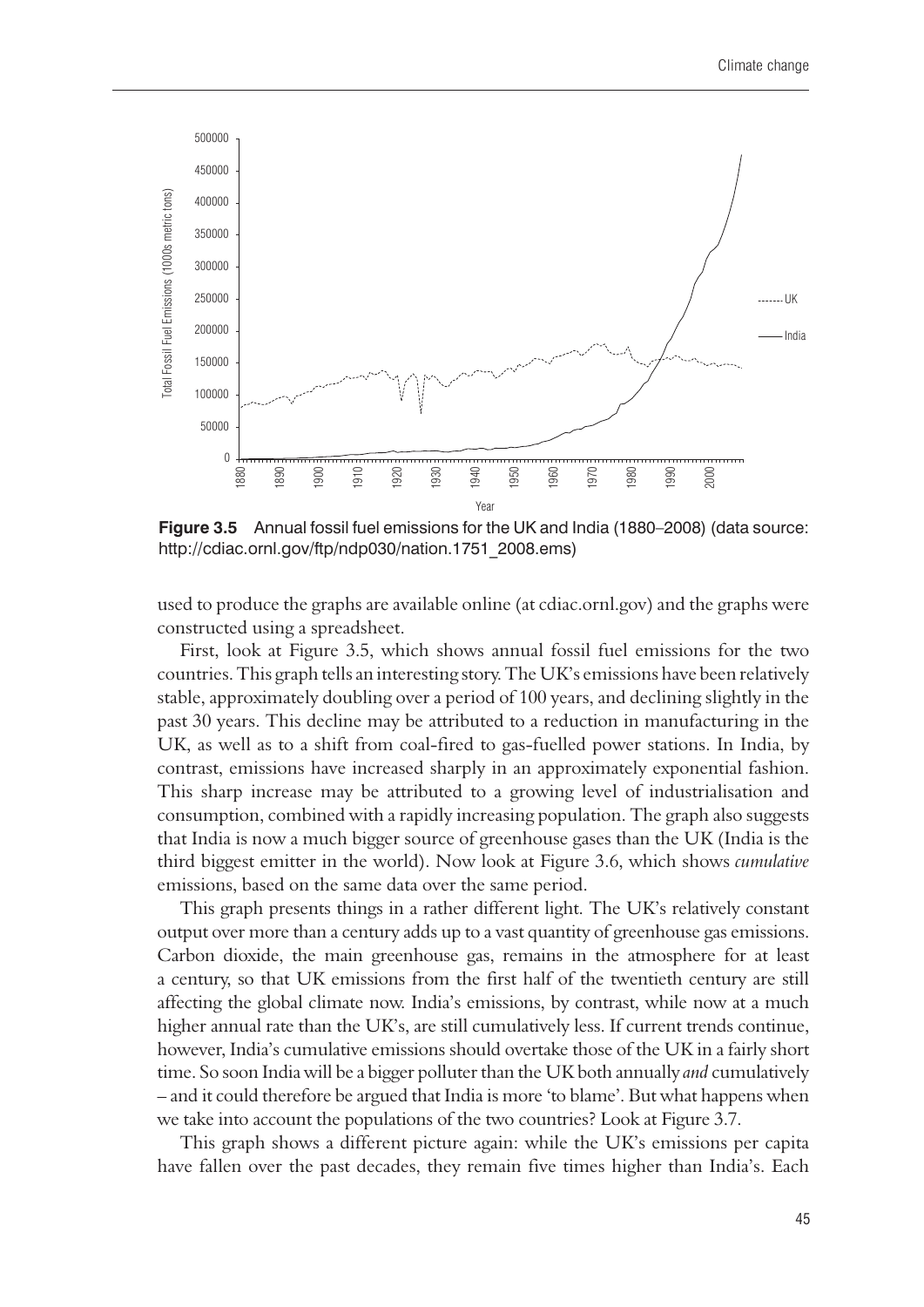

**Figure 3.6** Cumulative fossil fuel emissions for the UK and India (1880–2008) (data source: http://cdiac.ornl.gov/ftp/ndp030/nation.1751\_2008.ems)



**Figure 3.7** Annual fossil fuel emissions per capita for UK and India, 1950–2008 (data source: http://cdiac.ornl.gov/ftp/ndp030/nation.1751\_2008.ems)

person in the UK produces on average five times more emissions than each person in India. On the other hand, India's per capita emissions have approximately quadrupled in the past 60 years. What might the future bring? UK per capita emissions seem to be declining somewhat, although they remain much higher than India's. In India, by contrast, the trend seems to be upward. It seems likely that if Indian consumption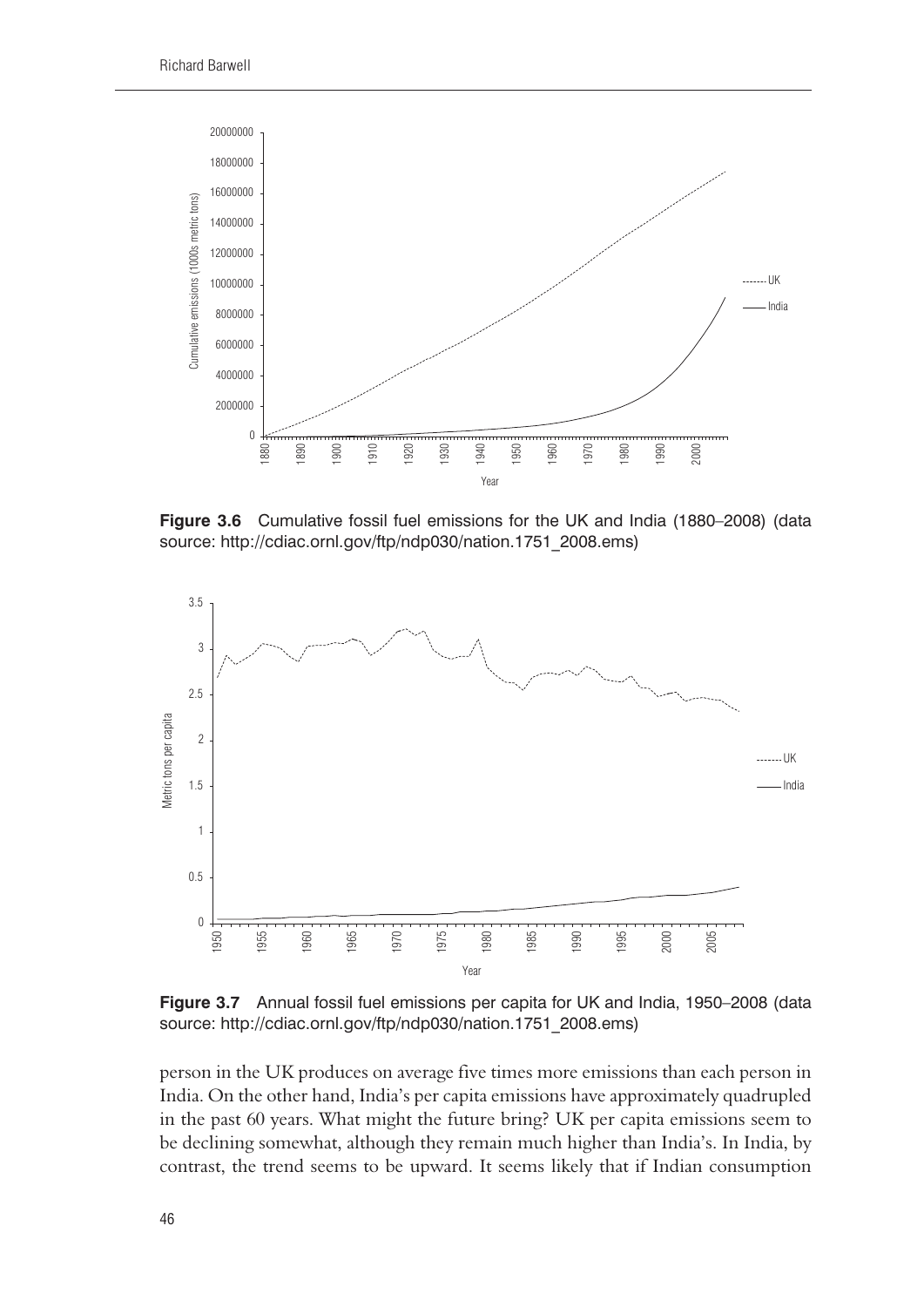reaches industrialised levels, the per capita emissions will increase quite dramatically, with potentially disastrous effects on our planet.

I have presented just three representations of greenhouse gas emissions. Others could be considered. In particular, emissions data does not generally take into account 'offshore' emissions. Much of the emissions from China, for example, arise from manufacturing goods for export to North America and Europe. If these emissions are tallied under the totals for the country of consumption, greater differences are apparent. Recent analysis by Davis, Peters and Caldeira (2011) suggests that around 40 per cent of the emissions relating to the goods and services in the UK economy are produced overseas.

As with the previous examples, the above discussion suggests several starting points for mathematical investigation. These different graphs, for example, are based on the same data. Which gives a 'truer' picture? Perhaps the truest picture comes from looking at all of them. Nevertheless, consideration of the differences between the three graphs shows how they highlight different things. Now imagine you represent India in international climate negotiations: which graph would you present to support your case? What about if you represented the UK? Graphs are not entirely neutral. Part of a critical mathematics education is about learning to interrogate not only the data, but also the way it is represented, and to consider whose interests might be served by the particular choices that have been made.

## **Conclusions and future directions**

Climate change is an issue of global concern that is increasingly likely to affect our lives in the coming century. Future citizens need a critical understanding of the role of mathematics in understanding climate change and a critical awareness of the ways that mathematics is communicated if they are to participate in the development of a global societal response. Mathematics education has a role to play in developing this critical awareness (Barwell 2013). Climate change is not an issue that we can simply leave to scientists to solve and tell the rest of us what measures we need to take to make the problem go away. The climate is a planetary-scale system, in which humans are one part of the biosphere. Interventions or actions to try to stop climate change or mitigate its effects cannot be introduced in isolation. For example, some governments have started to implement carbon taxes on air travel. But air travel is by its nature international, so this taxation has effects on the airline market. Or, to take another example, a decision to close coal-fired power stations would have a much greater impact on some countries than others. China's recent growth and the associated rise in living standards for many Chinese has been accompanied by a huge programme of power station construction. Thus the nature of climate change means that we all need to be involved in tackling the problem, not just in changing our behaviour, but in participating in the discussion and debate about what to do (Hulme 2009). And participating in this discussion requires a degree of mathematical understanding. The purpose of this chapter has been to show a little of the nature of this mathematics and show how it relates to an understanding of some aspects of climate change. As mathematics teachers, we have an important role to play in educating our students to participate in the debate.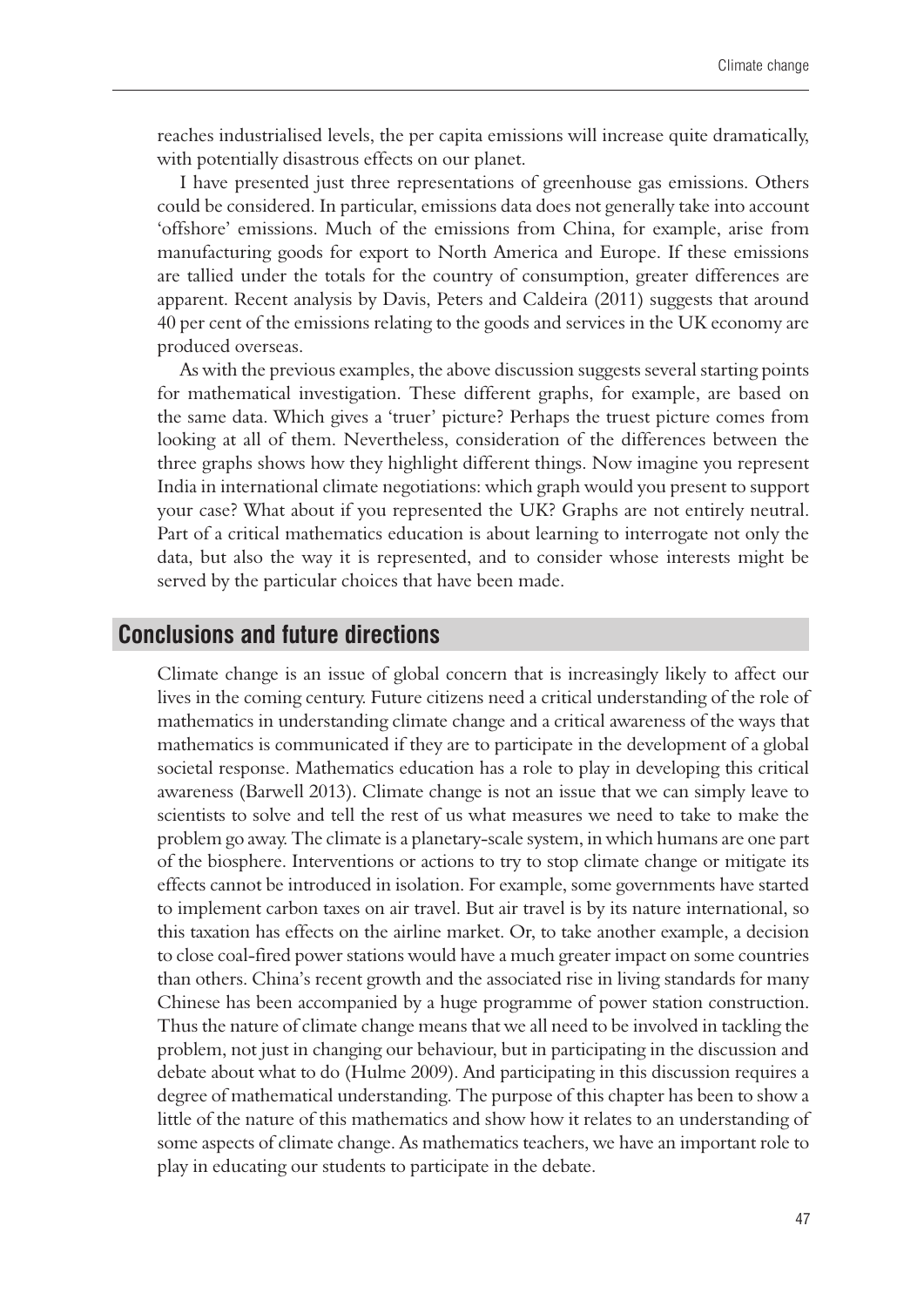# **Further reading**

- The London Grid for Learning Weather Monitoring System includes detailed historical weather data as well as real-time records for many locations around the UK: http://weather.lgfl.org.uk/Default.aspx (accessed 19 July 2012).
- Met Office Climate Averages 1971–2000 averages for several different climate variables for many locations around the UK: http://www.metoffice.gov.uk/ climate/uk/averages/ (accessed 19 July 2012).
- The American Mathematical Society's Mathematics Awareness Month for 2009 was on 'Mathematics and Climate'. It consists of a set of short essays and podcasts on a variety of topics related to this theme, all available online: http://www. mathaware.org/mam/09/essays.html (accessed 19 July 2012).

### **Note**

1 The data for Sheffield consist of monthly mean minimum and maximum temperatures. The record for 1901–1930 is incomplete: the data for some months are missing in 1918, 1919 and 1923. These entire years were therefore not included in calculations of means and standard deviations. The standard deviations were calculated using a spreadsheet.

# **References**

- Barwell, R. (2013) The mathematical formatting of climate change: critical mathematics education and post-normal science. *Research in Mathematics Education* 15(1) 1–16.
- Davis, S. J., Peters, G. P. and Caldeira, K. (2011) The supply chain of CO<sub>2</sub> emissions, *PNAS* 108 (45) 18554–9.
- Department for Environment, Food and Rural Affairs (UK) (DEFRA) (2009) *Adapting to climate change: UK climate projections*, London: DEFRA.
- *The Guardian* (2011) Met Office: 2010 was second warmest year on record. January 20. Available online at http://www.guardian.co.uk/environment/2011/jan/20/met-office-2010-second-warmestyear (accessed 20 March 2013).
- Hulme, M. (2009) *Why we disagree about climate change: understanding controversy, inaction and opportunity*, Cambridge, Cambridge University Press.
- Jones, P. (2011) Global temperature record. Climate Research Unit, University of East Anglia Available online at http://www.cru.uea.ac.uk/cru/info/warming/ (accessed 8 August 2012).
- Intergovernmental Panel on Climate Change (IPCC) (2008) *Climate change 2007 synthesis repor*t, Geneva: IPCC.
- McKenzie, D. (2007) *Mathematics of climate change: a new discipline for an uncertain century*, Berkeley, CA.: Mathematical Sciences Research Institute.
- Met Office (2009) *Warming: climate change the facts*, Exeter: The Met Office.
- Met Office (n.d.) Climate averages. Available online at http://www.metoffice.gov.uk/climate/ uk/averages/ (accessed 20 March 2013).
- NASA (2012) Global climate change. Available online at http://climate.nasa.gov/evidence/ (accessed 6 August 2012).
- Skovsmose, O. (1994) *Towards a philosophy of critical mathematics education,* Dordrecht: Kluwer.